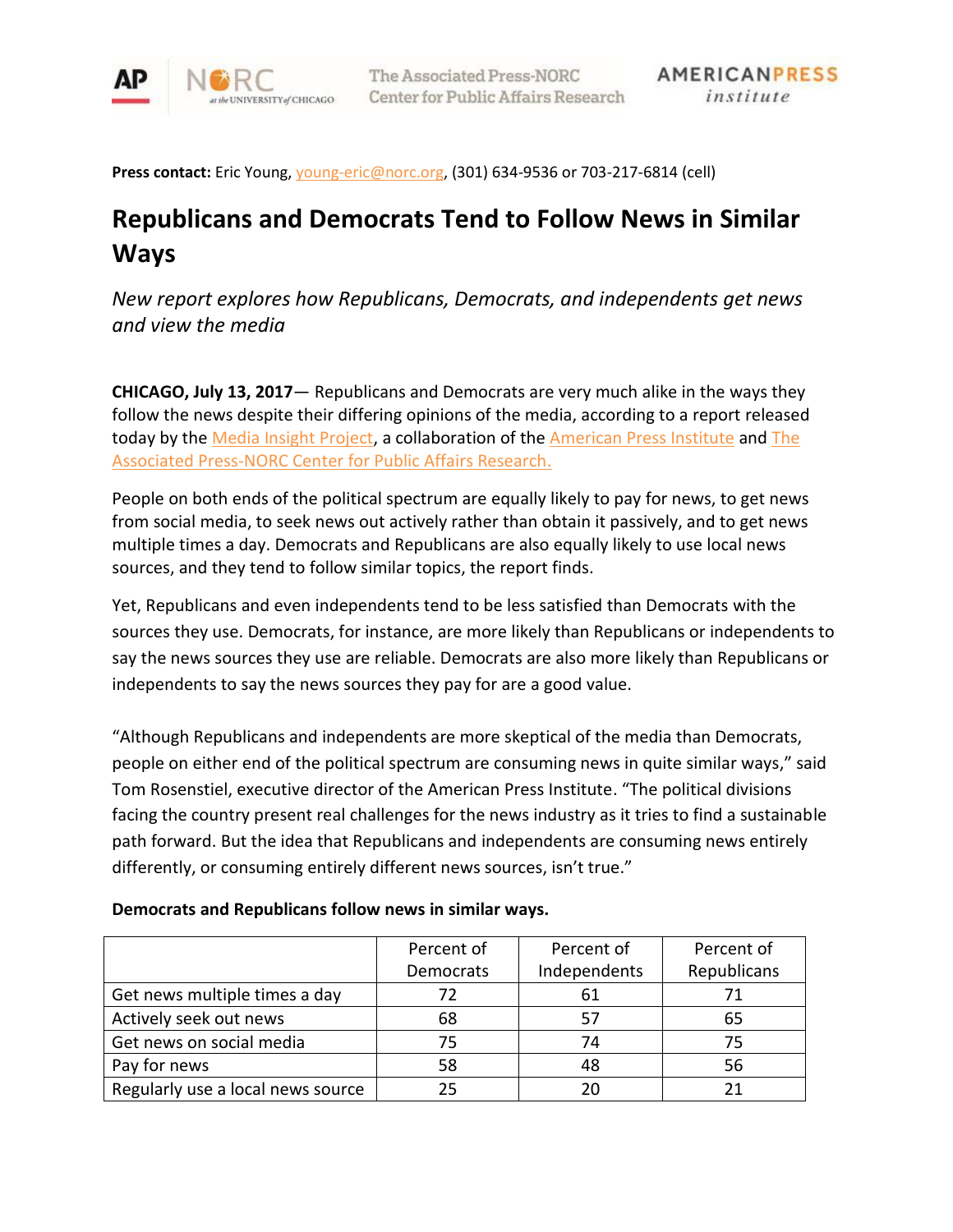

# **However, partisans hold different attitudes about the media and follow different news outlets.**

|                                         | Percent of       | Percent of   | Percent of  |
|-----------------------------------------|------------------|--------------|-------------|
|                                         | <b>Democrats</b> | Independents | Republicans |
| Get news from Fox News                  |                  | 16           | 40          |
| Get news from CNN                       | 30               | 20           | 18          |
| Media keeps them very well informed on  | 38               | 14           | 20          |
| important issues                        |                  |              |             |
| News from media is very accurate        | 31               | 9            | 8           |
| News organizations prevent political    | 17               | 31           | 59          |
| leaders from doing their job            |                  |              |             |
| Consider source they pay for as very or | 73               | 56           | 53          |
| extremely reliable                      |                  |              |             |

Key findings from the report include:

- Democrats and Republicans follow a range of news topics at strikingly similar rates. They are equally likely to follow news about national politics (61 percent vs. 64 percent), local politics (15 percent vs. 13 percent), and their town or neighborhood (16 percent vs. 19 percent).
- There are few differences when it comes to technology use for news among Democrats, Republicans, and independents. They are about equally likely to get news from cell phones (86 percent, 84 percent, and 85 percent) and computers (66 percent, 65 percent, and 63 percent), while independents are a little less likely to get news from televisions (84 percent, 85 percent, and 78 percent).
- Democrats are more likely than Republicans and independents to trust information from the media a lot (30 percent, 8 percent, and 12 percent).
- Among those who pay for news, 73 percent of Democrats say their paid source is very or extremely reliable versus 56 percent of independents and 53 percent of Republicans.
- Independents are less likely than Democrats and Republicans to watch, read, hear, or see news at least several times a day (61 percent vs. 72 percent and 71 percent).
- Democrats who pay for news are more likely than Republicans who pay to say the source they subscribe to is a very good value (45 percent vs. 30 percent).

"The results indicate that people who identify themselves as Democrats versus Republicans share the same basic approach to and appetite for news," said Trevor Tompson, director of The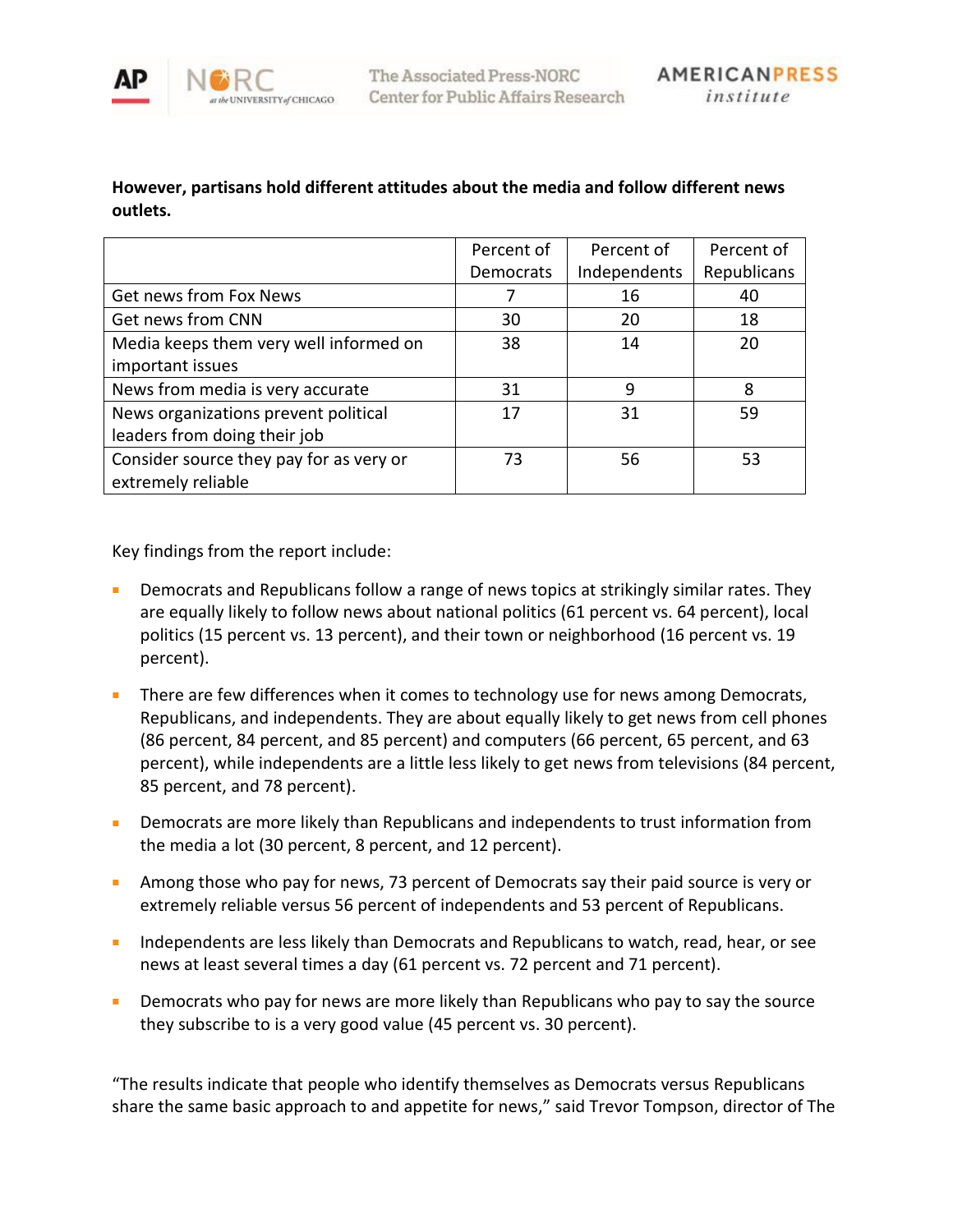

AP-NORC Center. "The real differences in behavior are found between people who identify with one of the two major political parties and those who consider themselves independents or nonpartisans."

# **About the report**

This research comes from two recent Media Insight Project surveys. The first, a study about [subscribing to news,](http://mediainsight.org/Pages/Paying-for-News-Why-People-Subscribe-and-What-It-Says-About-the-Future-of-Journalism.aspx) interviewed 2,199 American adults from February 16 through March 20, 2017. The second is a study of people's trust in news from the media in general versus their [trust in the news they use most often,](http://mediainsight.org/Pages/%E2%80%9CMy%E2%80%9D-Media-Versus-%E2%80%9CThe%E2%80%9D-Media-Trust-in-News-Depends-on-Which-News-Media-You-Mean.aspx) which is based on interviews with 2,036 American adults from March 8 through March 27, 2017. This latter study employed an experiment where half of the respondents were asked questions about "the news media" generally, while the other half were asked the same questions about "the news media they use most often." Both surveys used AmeriSpeak®, NORC's probability-based panel.

Details about the Media Insight Project can be found at: [www.mediainsight.org](http://www.mediainsight.org/)**.**

A full description of the study methodology for the surveys can be found at the end of the report.

The proper description of the survey's authorship is as follows: This study was conducted jointly by the [American Press Institute](http://www.americanpressinstitute.org/) and The Associated Press-NORC Center for Public Affairs [Research.](http://apnorc.org/Pages/default.aspx)

### **About the Media Insight Project**

The Media Insight Project is a collaboration between the American Press Institute and The AP-NORC Center for Public Affairs Research with the objective of conducting high-quality, innovative research meant to inform the news industry and the public about various important issues facing journalism and the news business. The Media Insight Project brings together the expertise of both organizations and their respective partners, and involves collaborations among key staff at the American Press Institute, NORC at the University of Chicago, and The Associated Press.

<http://www.mediainsight.org/>

### **About the American Press Institute**

The American Press Institute (API) conducts research and training, convenes thought leaders, and creates tools to help chart a path ahead for journalism in the 21st century. API is an educational nonadvocacy 501(c)3 nonprofit organization affiliated with the News Media Alliance. It aims to help the news media—especially local publishers and newspaper media advance in the digital age.